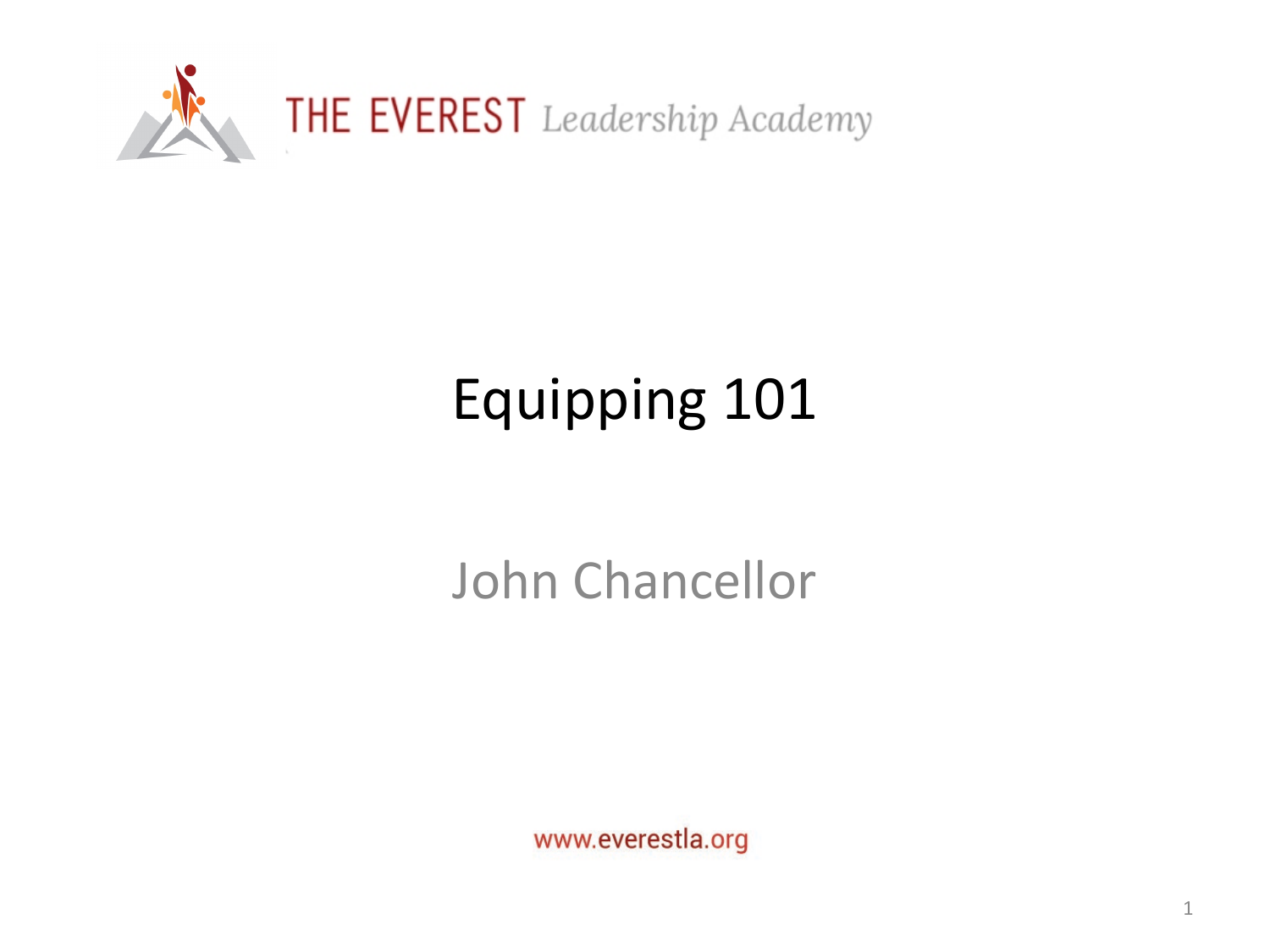

#### Fred A. Manske Jr.

"The greatest leader is willing to train people and develop them to the point that they eventually surpass him or her in knowledge and ability"

# John Maxwell

"Success for leaders can be defined as the maximum utilization of the abilities of those around them"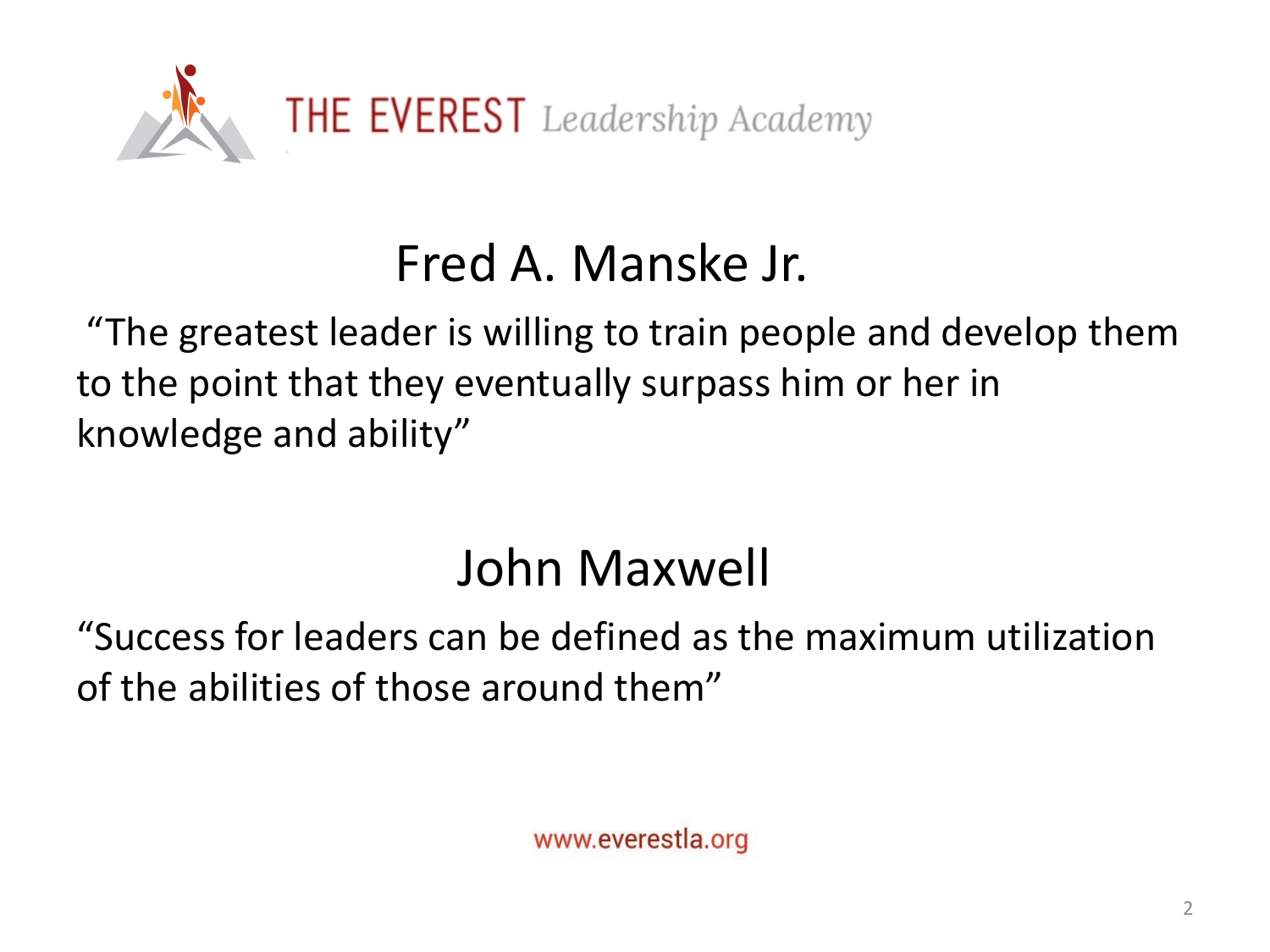

# Why do I need to equip others?

"One is too small a number to achieve greatness"

- **There are no problems we cannot solve together, and very few** that we can solve by ourselves
- Team worth is at the heart of great achievement
- You cannot do anything of real value alone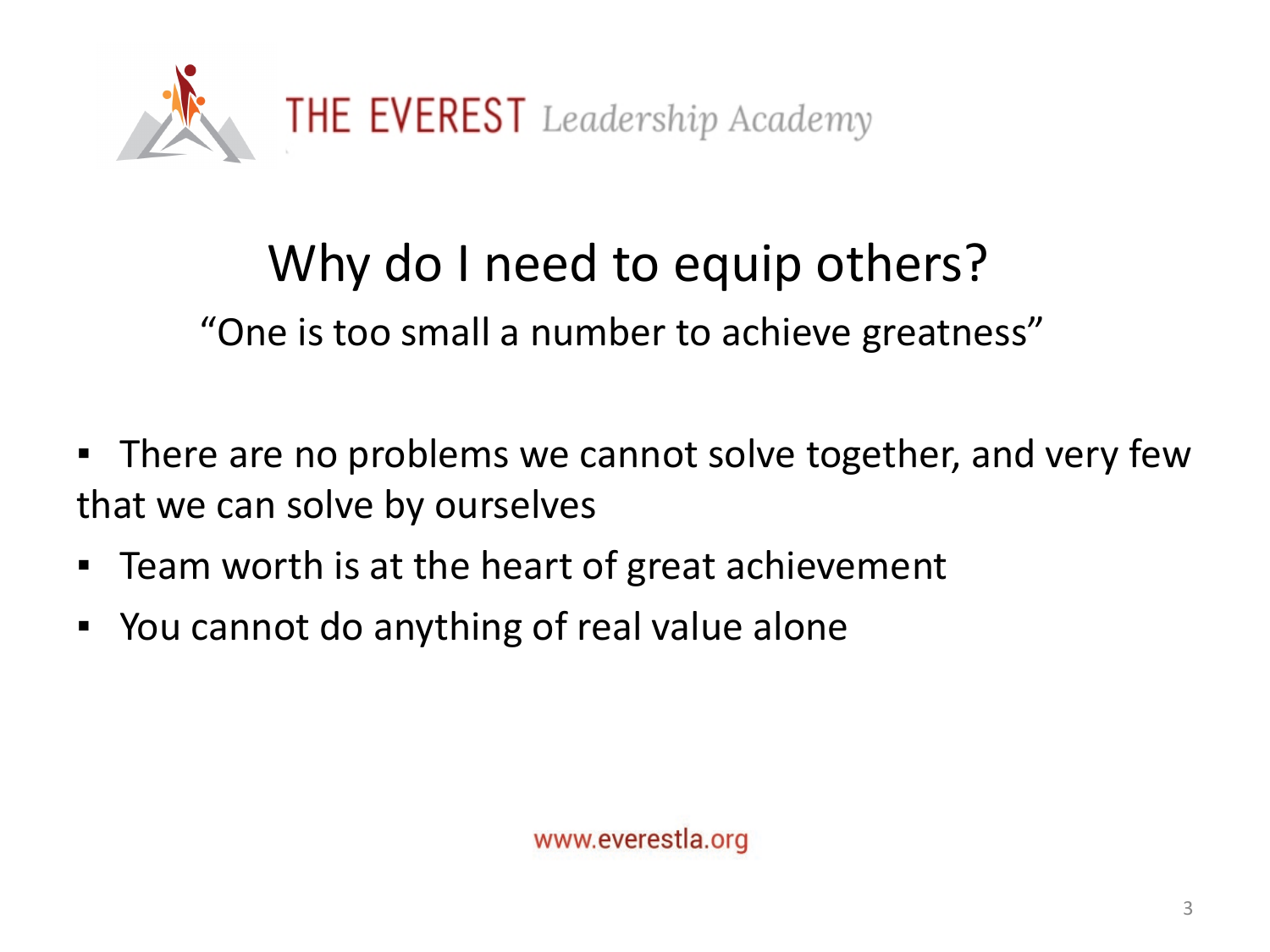

### Why do we stand alone?

- Ego get rid of your ego and get ready to be part of a team
- Insecurity they feel fear threatened by other people / surround themselves with weak people / fear of being replaced by someone more capable
- $\blacksquare$  Naivete they underestimate the difficulty of achieving big things
- **•** Temperament  $-$  some people don't think in terms of team building and equipping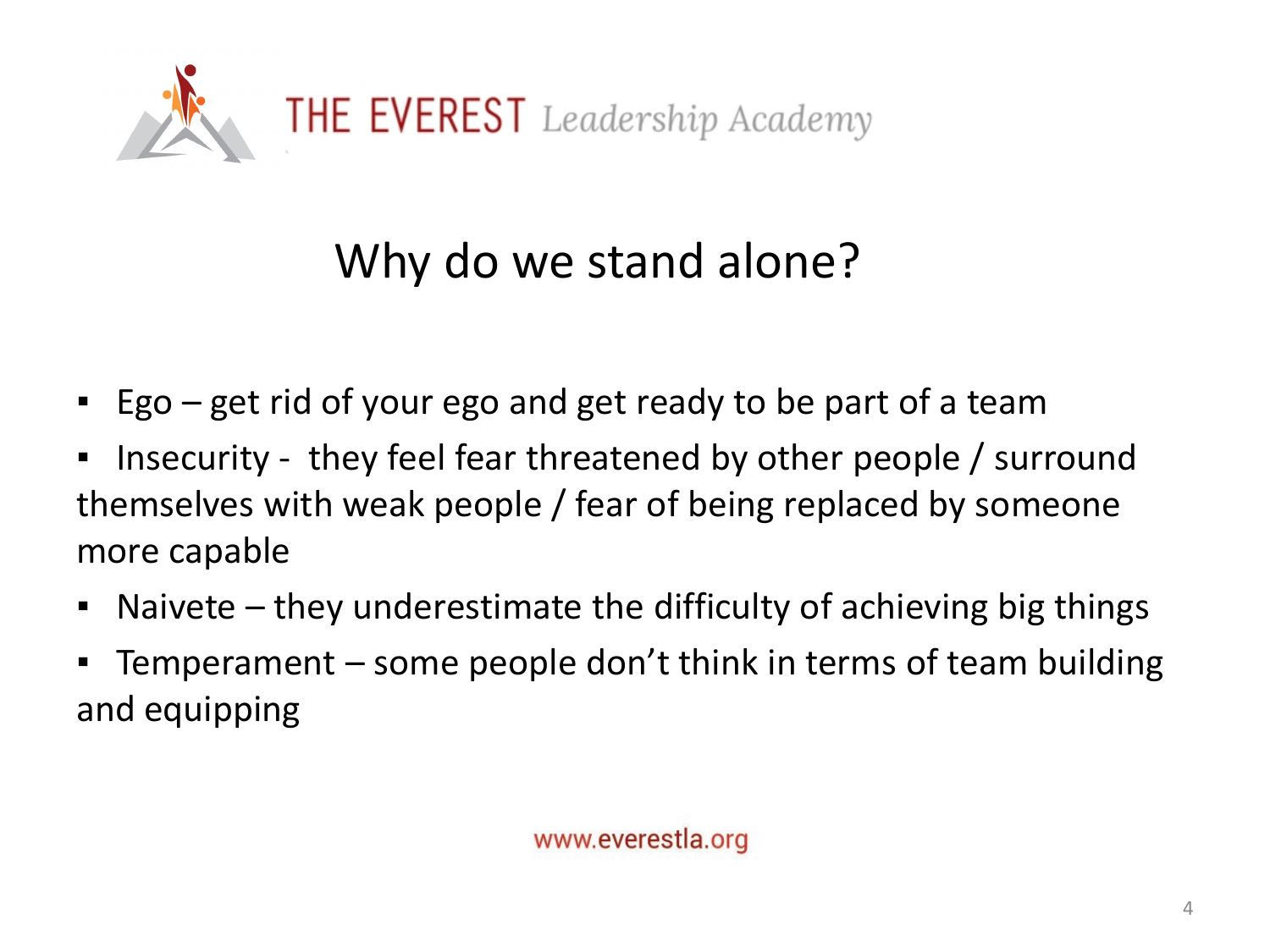

### How can I adopt a team mind-set?

- $\blacksquare$  Build a team this starts with making an investment in the team
- Gather the best team possible the better the team , the greater the potential
- $\blacksquare$  Pay the price to develop the team ensures team growth
- Do things together as a team provides community for the team
- Empower team members with responsibility and authority
- **Example 2** Give credit for success to the team lifts morale / if you're the leader, take the blame but never the credit
- **•** Watch to see that the investment in the team is paying off  $-$  this brings accountability to the team / must see progress
- Stop your investment in players who do not grow
- Create new opportunities for the team
- Give the team the best possible chance to succeed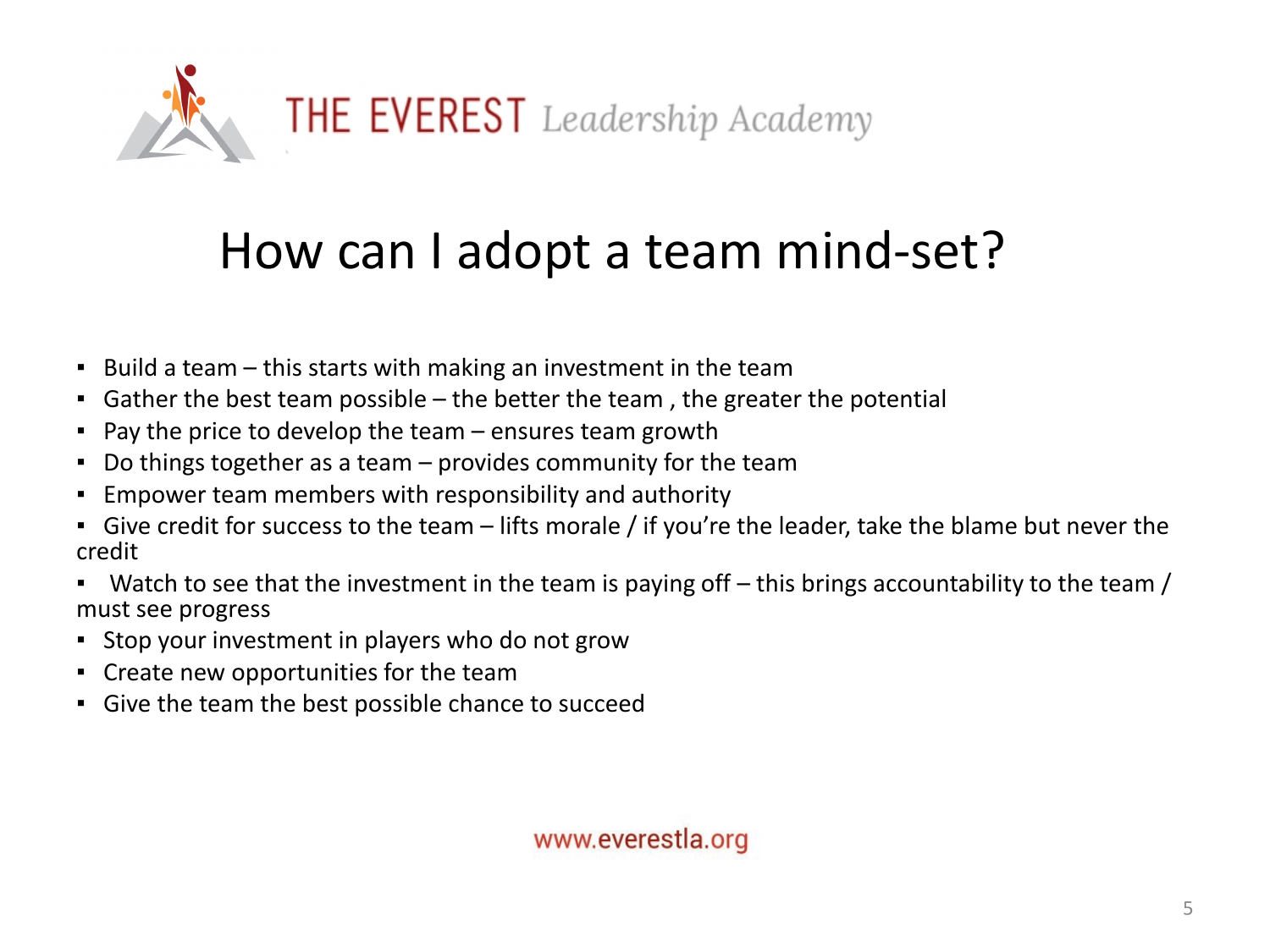

# Whom should I equip?

- Develop and equip other leaders around you
- Find the best people you can
- Those closet to the leader will determine the success level of that leader
- **Peter Drucker- "No executive has ever suffered because his or her** people were strong and effective"
- Followers tell you what you want to hear. Leaders tell you what you need to hear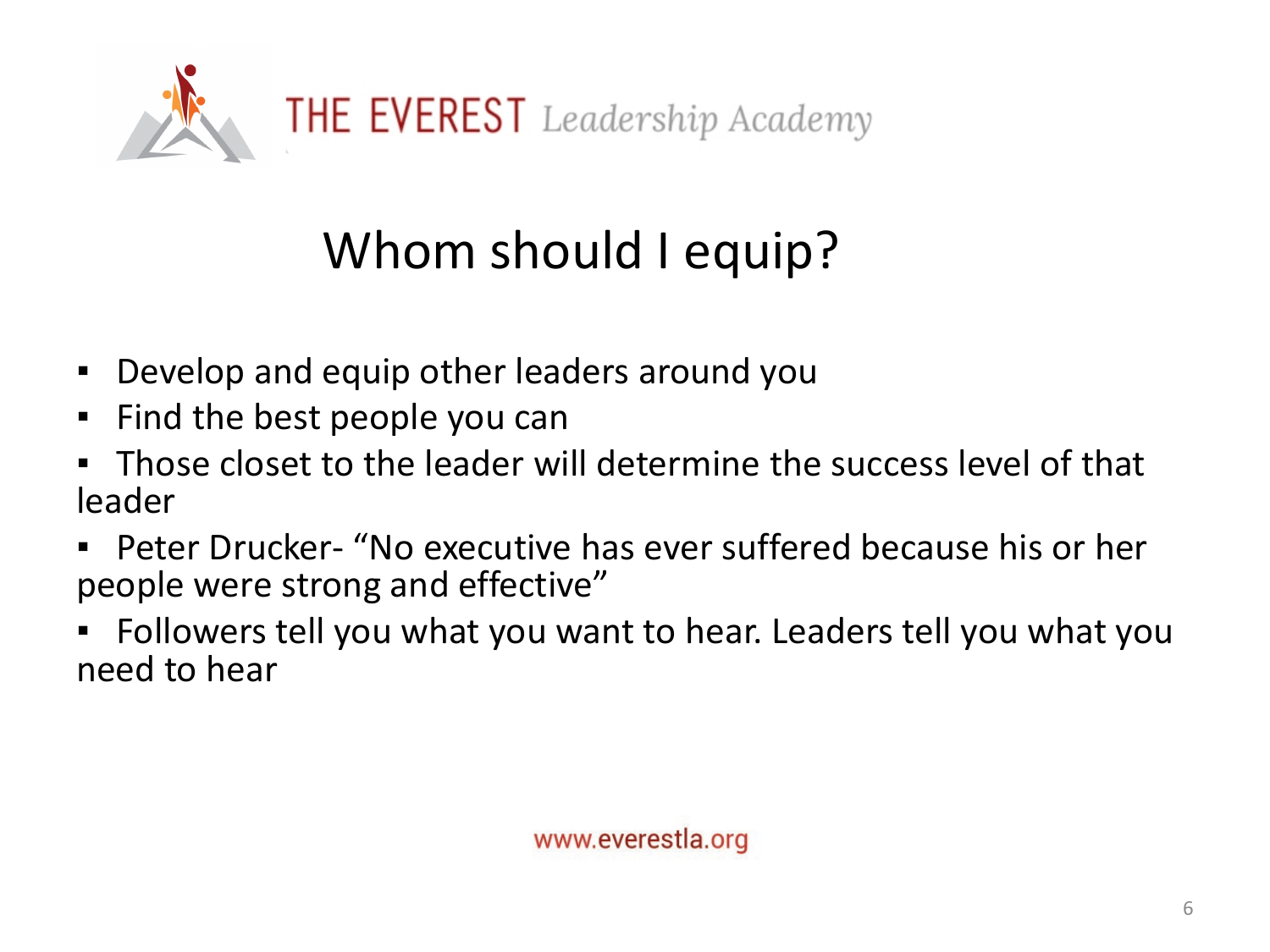

#### What does a potential leader look like?

- Character honesty, integrity, self-discipline, teachability, dependability, perseverance, and a strong work ethic
- $\blacksquare$  Influence leaders are able to persuade others to go with them
- Positive attitude not restricted by self-imposed limitations
- Excellent people skills genuine concern for others
- **Proven track record learning from experience**
- $\blacksquare$  Confidence a positive attitude
- Self-discipline always growing, striving for improvement
- **Effective communication skills a warm smile**
- **•** Discontent with the status quo  $-$ 
	- $\Box$  Striving for higher levels of achievement
	- $\Box$  A person who refuses to risk change fails to grow
	- □ Seek people who seek solutions